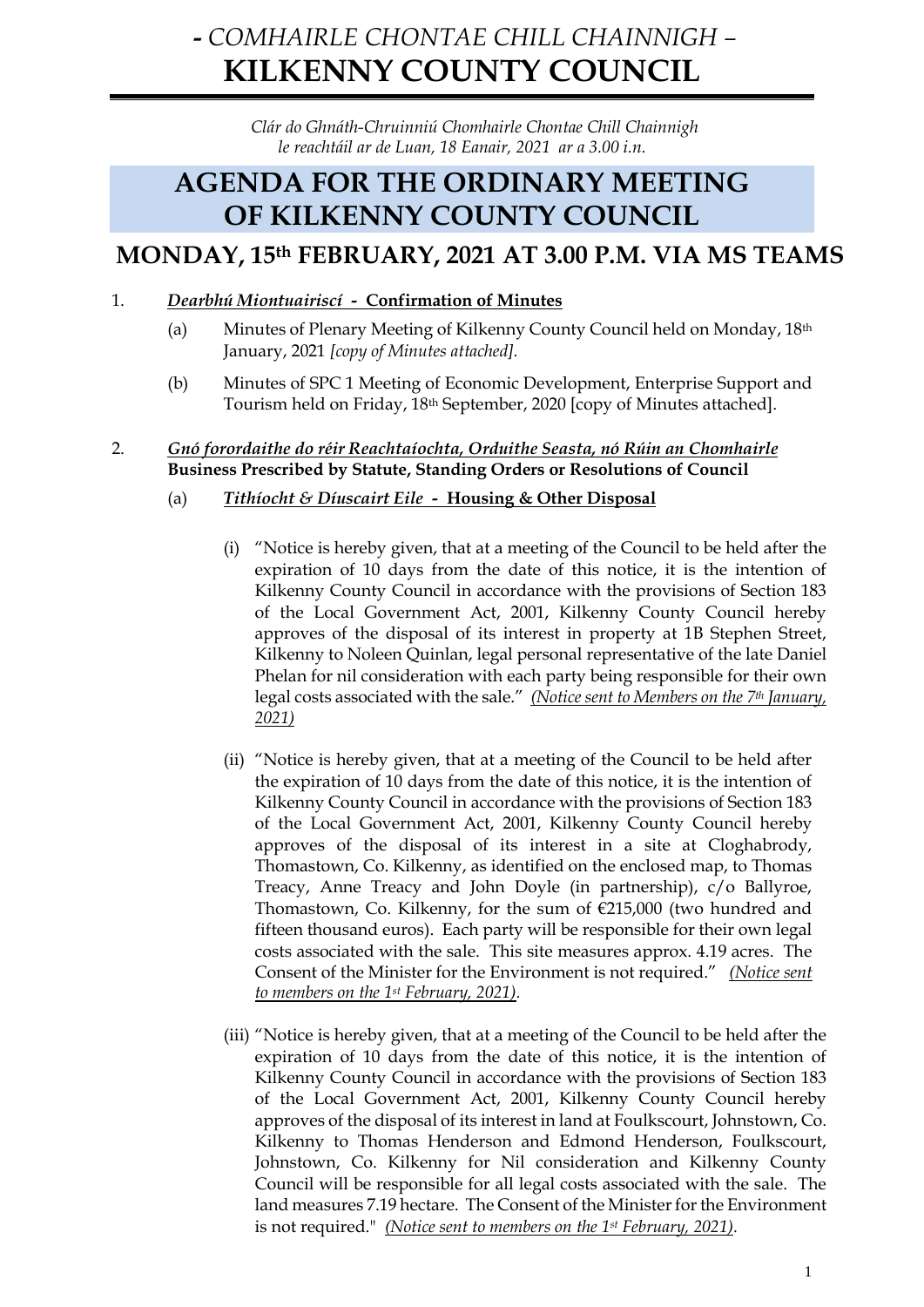(iv) "Notice is hereby given, that at a meeting of the Council to be held after the expiration of 10 days from the date of this notice, it is the intention of Kilkenny County Council in accordance with the provisions of Section 183 of the Local Government Act, 2001, Kilkenny County Council hereby approves of the disposal of its interest in a plot of ground measuring approx 70 sq.m as identified on the enclosed map, at 25 Rosehill Court, Circular Road, Kilkenny to Breda Cullen, 25 Rosehill Court, Circular Road, Kilkenny for the nominal sum of  $£10.00$  (ten euro) with the Purchaser being responsible for all legal costs associated with the transfer, including those of Kilkenny County Council. The Consent of the Minister for the Environment is not required." *(Notice sent to Members on the 1st February, 2021).*

# (b) *Pleanail -* **Planning**

(i) Part 8 – Fire Station Urlingford *[Presentation]*

# (c) *Gnóthaí Corparáideacha -* **Corporate Affairs**

- (i) Service Delivery Plans *[Report Attached]*
- (ii) Chief Executive's Monthly Report *[Report Attached].*

# (d) *Airgeadais -* **Finance**

- (i) Update on Abbey Quarter *[Presentation]*
- (ii) National Broadband Ireland *[Presentation 3.15 p.m.]*

# (e) *Tithíocht-* **Housing**

(i) Civil Defence *[Presentation]*

## (f) *Forbairt Eacnamaíoch-* **Economic Development**

(i) Economic Dashboard for Kilkenny *[Presentation]*

## 3. *Comhfhreagras -* **Correspondence**

- (i) Correspondence from Minister for Justice regarding Parental Alienation". *[Notice of Motion 10-2020]*
- 4. *Gnó ar athló ó chruinniúroimhe seo* **Business adjourned from a previous Meeting**

## 5. *Dátaí agus Amanta do chruinnithe a shocrú -* **Fix Dates & Times of Meetings**

(i) Schedule of Meetings *[Report Attached].*

## 6. *Plé ar Thuairiscí agus Moltaí ó Choistí an Comhairle* **Consideration of Reports & Recommendations of Committees of the Council**

(i) Report of SPC 1: Economic Development, Enterprise Support and Tourism held on Friday, 18th September, 2020 *[copy of Report attached].*

## 7. *Gnó Eile romhainn i bhFógra reachtála an Chruinnithe -* **Other Business set forth in the Notice convening the Meeting**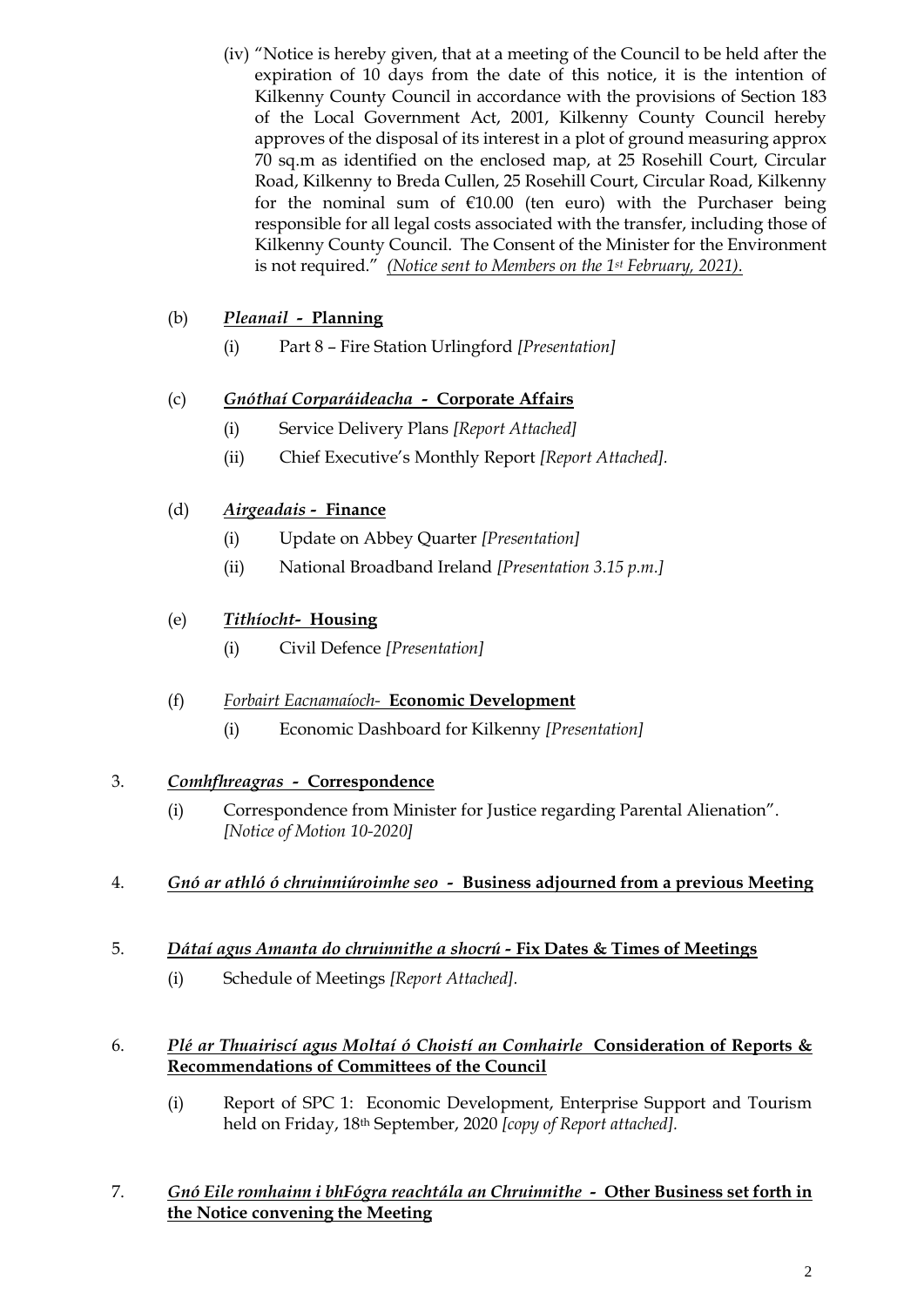## 9. *Gnótha ag éirí as Miontuairiscí -* **Matters Arising from Minutes**

### 10. *Aon Ghnó Eile -* **Any Other Business**

#### 11. *Fógraí Rúin -* **Notices of Motion**

#### **01 (21) Cllr. David Fitzgerald**

"That Kilkenny County Council support and work with alternative sports organisations including the provision of a suitable site to build a multi-purpose sports facility and arena in Kilkenny."

#### **02 (21) Cllr. Peter Cleere**

"That Kilkenny County Council on the first anniversary of the Global Coronavirus pandemic would light up all public buildings in Kilkenny BLUE over one weekend as soon as possible as a tribute to those who have lost their lives in the pandemic. The blue could also signify our appreciation of our Healthcare staff and frontline workers who are working tirelessly to keep us all safe."

#### **03 (21) Cllr. Peter Cleere**

"That Kilkenny County Council would proactively approach the new entity *(Technological University of the South East)* once it has attained university status and is formally set up, with the view to implementing the 'From Charter To Framework - the case for higher education in Kilkenny' recommendations which would incorporate a significant campus facility for Kilkenny."

## 12. *Fógraí i dtaobh Rúin ó Údaráis Áitiúla eile ag lorg tacaíochta ó Chomhairle Chontae Chill Chainnigh -* **Notices of Motion from other local authorities seeking support of Kilkenny County Council**

## **04 (21) Galway County Council**

"That Galway County Council circulate the "Agri Kids Be Farm Safe Presentation" to all 31 Local Authorities and invite each local authority to join in this initiative of Framing Safety and Safety Measures in Council Awareness Programs at a local level."

#### **05 (21) Clare County Council**

"That Clare County Council call on the Minister for Transport, Climate, Environment and Communication to provide specific funding to all local authorities in order to create a role for an active and sustainable travel officer so that alternatives to the dependency on cars can be worked on. The role would also include modal shift, behavioural change and designing for the active mobility of people of all ages and abilities who have a right of access to our public streets."